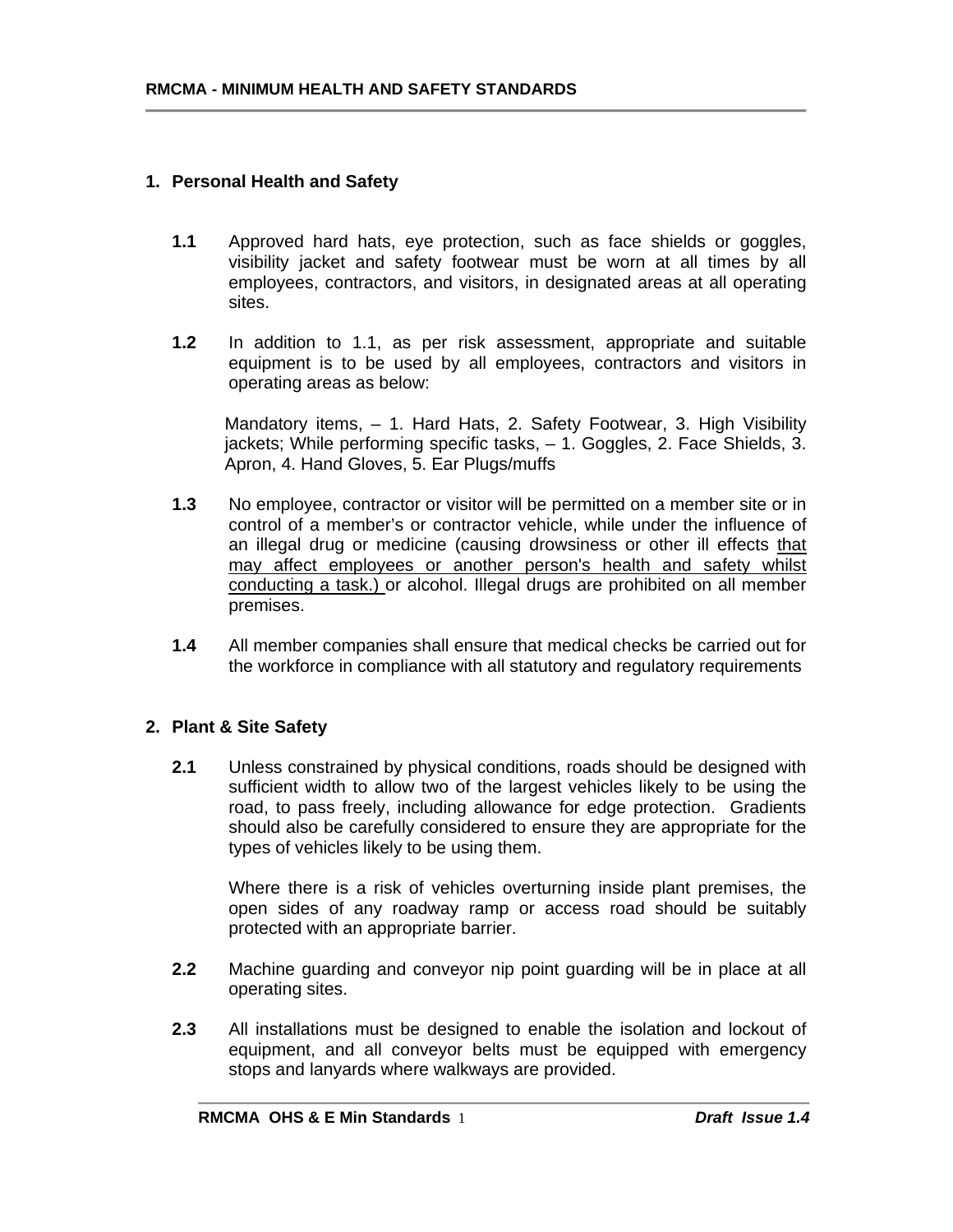- **2.4** All walkways, stairs, fixed ladders, and working platforms over 2 metres in height, must be equipped with appropriate handrails, toe guards,, back guards as appropriate and be so designed as to meet the standards set by local legislation and any associated Approved Code of Practice ("ACOP").
- **2.5** Electrical installations at all sites must meet the requirements of local legislation and any associated ACOP. The inspection, testing and recording requirements of any examinations made on electrical installations, must comply with local legislation and any associated ACOP.
- **2.6** All member sites and offices must be equipped with fire protection systems and equipment, in compliance with local legislation, and employees should be trained their use.
- **2.7** All member sites must make provision for the safe storage and handling of flammable and combustible liquids, chemical agents, and LPG, to meet local legislation and any associated ACOP. All fuel and oil tanks along with their associated filling points, must be bunded in an approved manner, in order to prevent any accidental spillage. Wherever required, diesel storage should comply with all necessary license requirements.
- **2.8** All member sites and offices must have sufficient first aid equipment for the numbers employed, and at least one person trained in occupational first aid procedures. A responsible person should be instructed to maintain and control first aid equipment.
- **2.9** Members shall ensure that their employees and on plant contractors will be provided with basic amenities at all their permanent operating sites and offices.
- **2.10** All member sites and offices must maintain a high standard of housekeeping at all times.
- **2.11** Regular testing of lifting equipment such as wire ropes, slings, block and tackle and pressure vessels shall be carried out in accordance with local legislation and any associated Approved Code of Practice ("ACOP"). This shall be carried out by approved agencies where required and all associated Test Certificates shall be maintained for records.
- **2.12** All instructions and communications with regard to health and safety shall be presented in such a manner that it is understood by all members' workforce.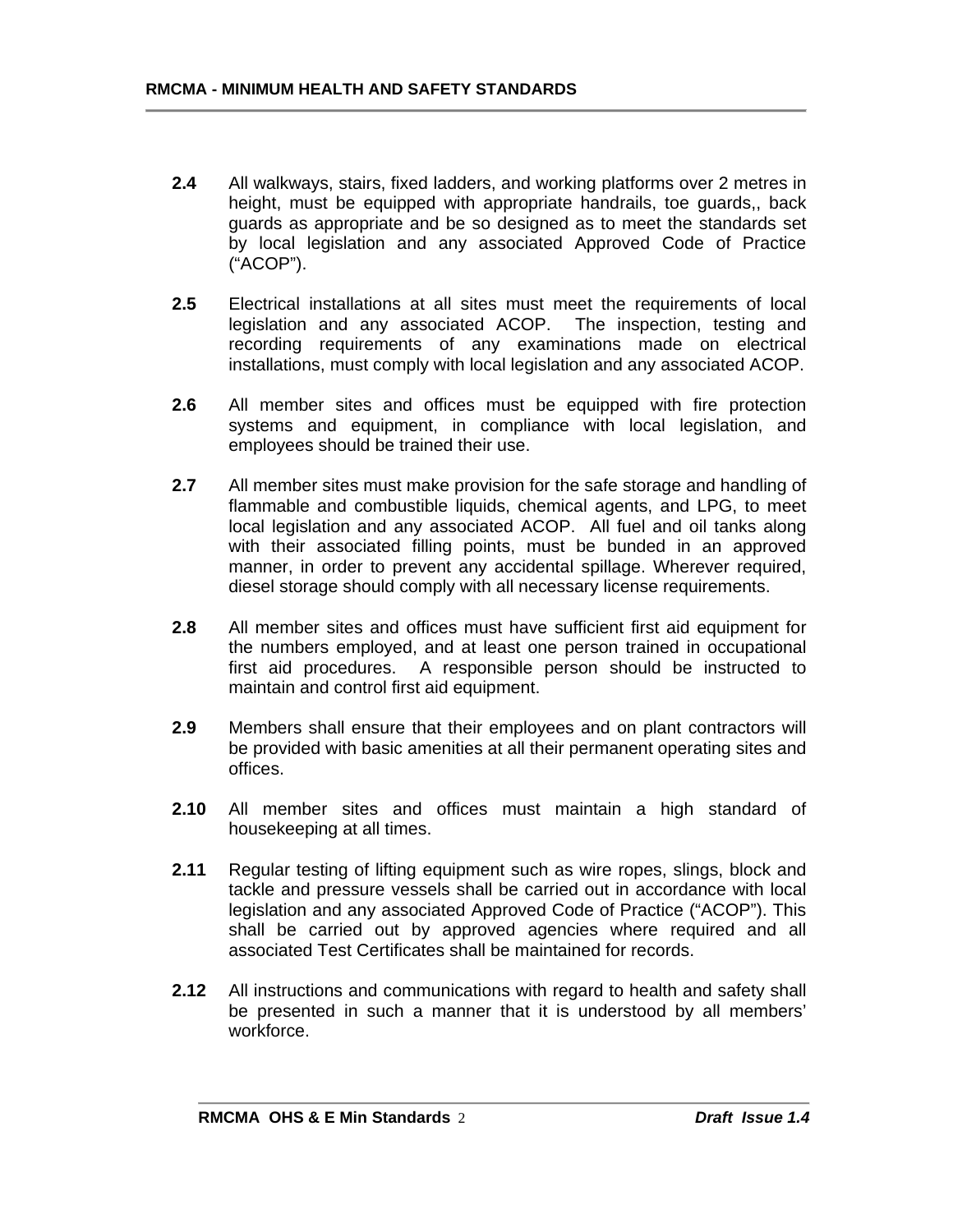# **3. Vehicle Safety**

- **3.1** All members shall comply with minimum statutory and regulatory requirements for seat belts and carriage of passengers
- **3.2** All member and their sub-contractor road trucks must meet all applicable local roadworthiness traffic regulations. All Transit mixers shall be fitted with side impact guards between front and back wheels and rear impact guards.
- **3.3** All members' and their sub-contractor's mobile plant must be fitted with suitable mirrors to provide as far as possible maximum 'all-round' vision.

Audible and visual warning devices that automatically activate when reversing should be fitted as an effective means of warning of approach.

Approach road warning by honking, and switching on head and rear lights is a must if likely to be operated at times of reduced visibility. These warning horn and lights shall be fitted, and checked for correct operation. .

**3.4** All member and contractor mobile plant (excluding tracked vehicles), must be subject to a "Loaded" Safety Brake Test at least every 12 weeks.

#### **4. Health and Safety Training**

- **4.1** Members shall have in place an induction training system to ensure that all employees and contractors are aware of OHS & Environmental procedures and systems, and any operating site or office specific safety procedures.
- **4.2** Members shall have in place a safety training regime such that all employees and contractors are trained in key aspects of OHS and Environment and their competency assessed at least annually.
- **4.3** Special training sessions in safe working procedures shall be conducted for any Member employee or contractor required to undertake work where a "Permit to Work" is required.
- **4.4** Training awareness on Accident & Emergency procedures, including but not limited to Fire fighting and First Aid, shall be conducted on each member site and office at least once each year..
- **4.5** All road truck drivers and loader operators must possess a valid driving license for the vehicle operated and shall be trained in the operation of such vehicle.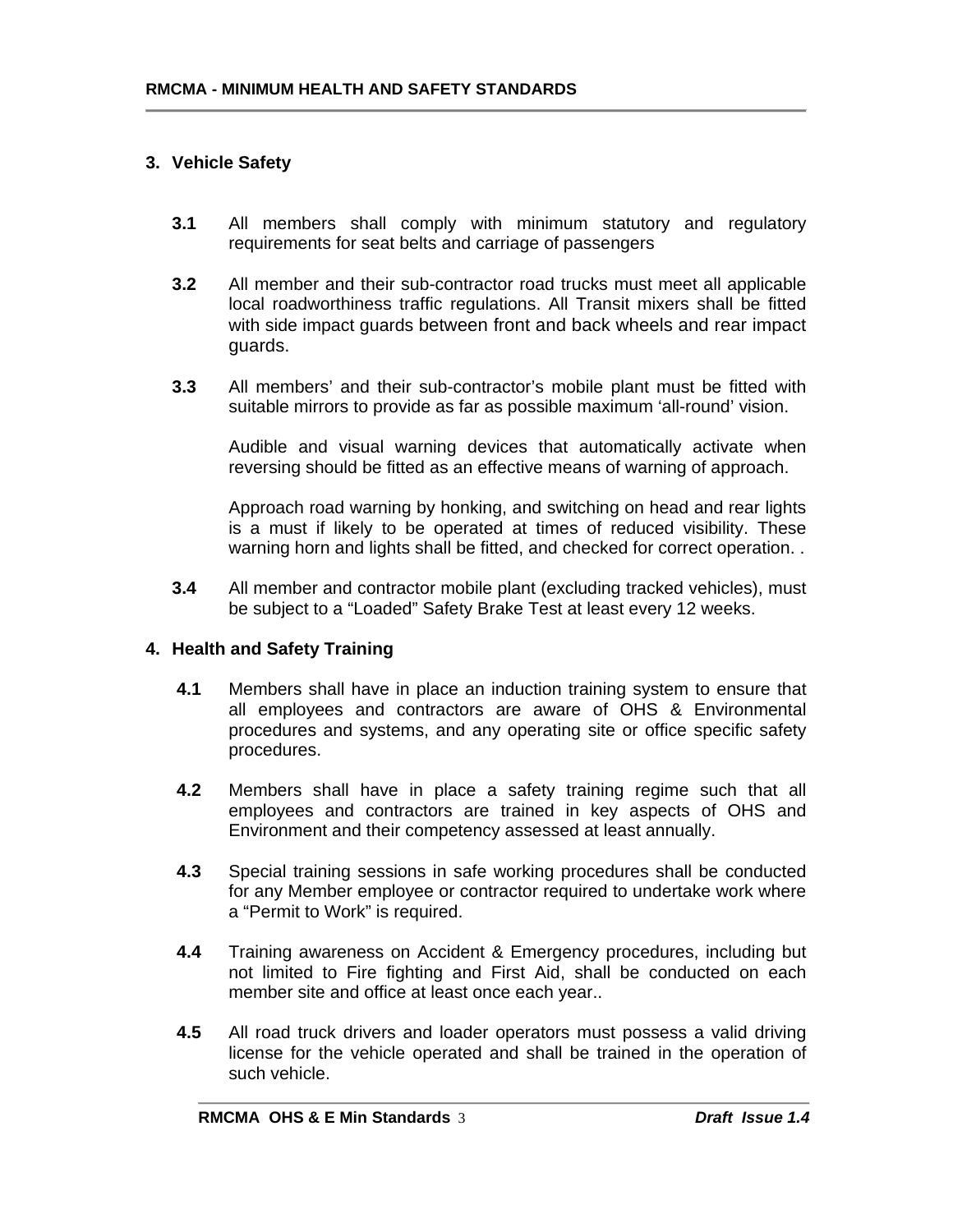- **4.6** All training undertaken by any member employee or their sub-contractor shall be recorded in such other manner that will facilitate a periodic assessment of training needs for identified work groups.
- **4.7** All operators must be appropriately trained in the safe operation of plant and machinery to a competent standard.

### **5. OHS & Environmental Management Systems and Procedures**

- **5.1** Every member shall adopt an OHS and environmental management system, and all of their employees and sub contractors shall be trained to understand their obligations.
- **5.2** All Members shall have an OHS policy in place which shall be made available to all of their employees and contractors on whom duties are imposed.
- **5.3** Every member operating site shall undertake a comprehensive safety inspection of physical facilities that shall be documented and actioned, at least twice per year internally and once every 12 months by an RMCMA Auditor. Member management shall conduct an overall review of the safety management system once per year this shall be documented and actioned.
- **5.4** All member operating sites and offices shall have in place a system to ensure that planned inspections are carried out and unsafe acts and unsafe conditions along with their corrective actions are recorded. All inspections and their frequency shall be as the applicable statutory requirements.
- **5.5** Every member site must hold at least four meetings each year where OHS & Environmental matters are discussed with their employee and sub-contractor representatives, and minutes documented. This shall be in the form of a Plant or Office Safety Committee.
- **5.6** All member operating sites and offices must have in place an accident & emergency procedure, which is made available to each employee, permanent contractors and visitors. The procedure must be prominently displayed. The procedure will include management and emergency services contact details, location plan showing assembly areas, the location of fire fighting and first aid equipment, and the location of the OHS & Environmental Site **"Incident Reports Register"**, and site **"Accident Book"**.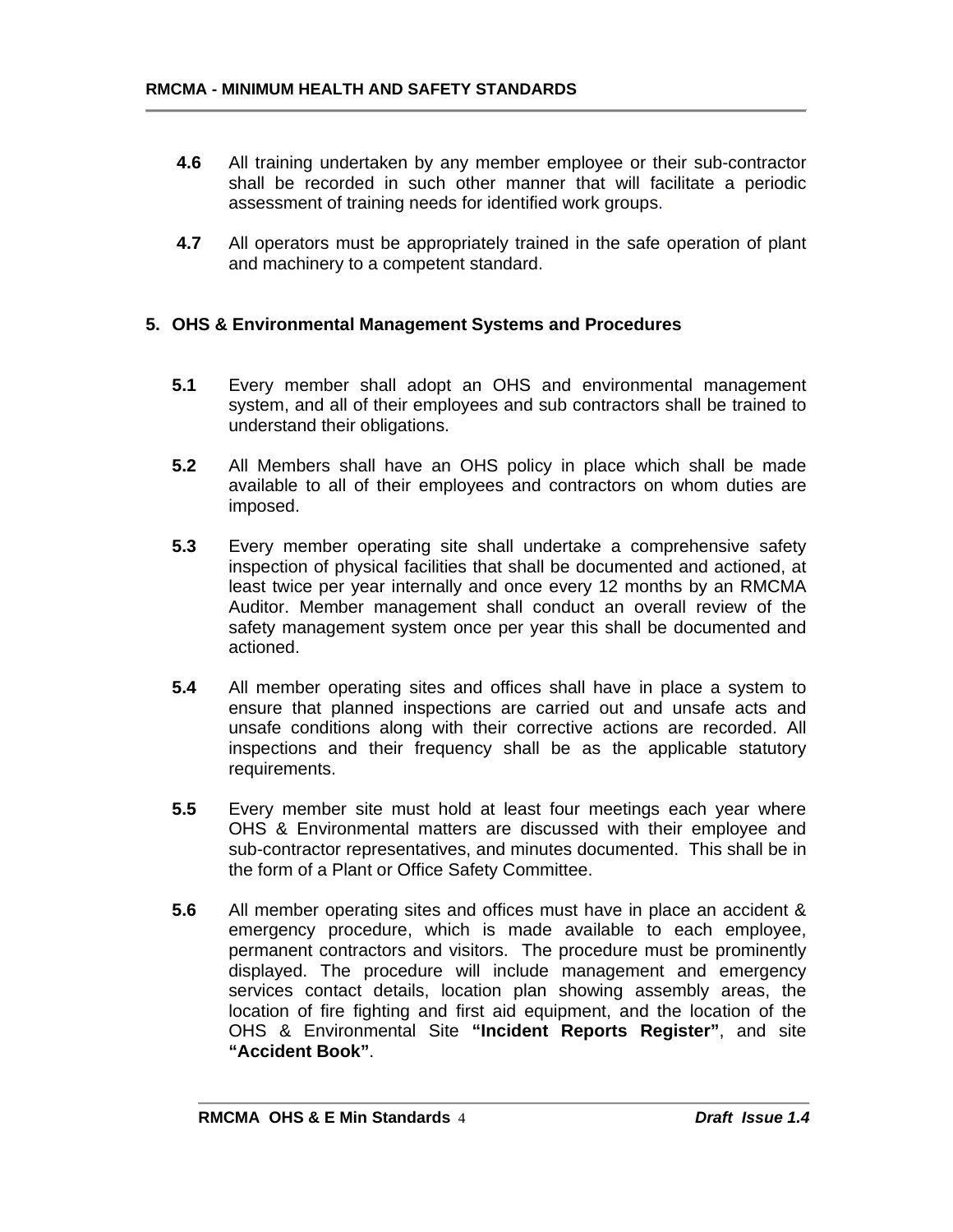- **5.7** A system shall be in place to ensure that all incidents (injuries, property damage and near misses etc) are recorded in either the **Site Incident Reports Register** or **Accident Book** as appropriate.
- **5.8** A **Regulatory Compliance Register** of laws and regulations as they relate to OHS & Environment shall be maintained by each member. All members, upon which duties are imposed by such laws and regulations, shall be informed of their responsibilities and the location of the register, and have access to it at all reasonable times.
- **5.9** Every member shall have a system of preparing, implementing, monitoring and reviewing a Health and Safety Improvement Plan.
- **5.10** Every member shall ensure that minimum age for employment of personnel shall be 18 years.
- **5.11** Every member operating site must have in place procedures to effectively isolate, lockout, and where appropriate, tag equipment.
- **5.12** Every member operating site must have in place written procedures and a "**Permit to Work**" system for the following activities:
	- **Mixer entry, e.g. pan and paddle mixers.**
	- **Working in confined spaces, e.g. bins, hoppers and silos.**
	- **Welding and burning work in restricted ventilation or which creates** a fire risk.
	- Entry into hazardous atmospheres.
	- **Working in excavations over 1.2 metres deep.**
	- Working on high voltage equipment. (>11KV)
	- Other operations identified by risk assessment.

The procedures shall include written work instructions, availability of equipment, and where appropriate rescue procedures, that ensure a safe system of work.

#### **6. General Public, Visitors and Associated Persons**

- **6.1** Where practical, the operational boundary and any exposed edges should be appropriately demarcated to ensure that any person entering a Company site or approaching a prohibited area is alerted to potential danger. Any site entrances, fences and notices should be well maintained at all times, including sites where operations have been temporarily suspended or ceased.
- **6.2** Every member operating site and office must have in place visitor procedures, providing; a **Visitors Book** for signing 'in and out', and where